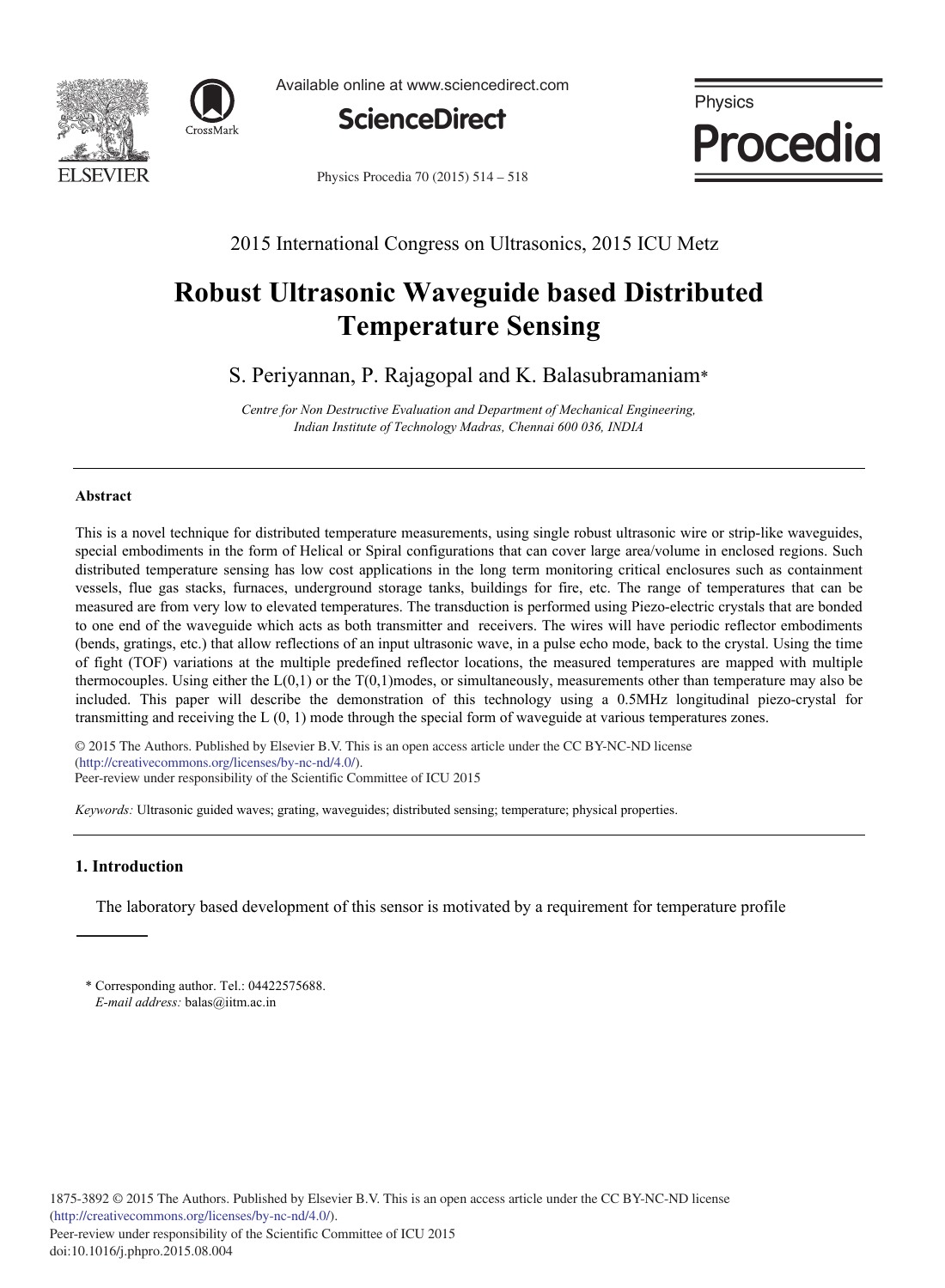measurement in glass melting plants, steel melting plants, nuclear power plants, atmospheric air temperatures etc. In order to control the melting process, it is required to monitor the temperatures at multiple levels inside the melt zone, with multiple sensors. Earlier similar efforts have been reported, where the time of flight (TOF) and amplitude (A) from the reflected ultrasonic signal received at one end of a waveguide were used for measuring the temperature and properties of *molten glass* material in which the other end was immersed by various authors (Shah et al. (1996), Balasubramaniam et al. (1999), Balasubramaniam et al. (2001), Shah et al. (2001) and Prasad et al. (2008)). Pandey et al. (2011) demonstrated that, using the ultrasonic guided flexural mode F (1, 1) in a long buffer rod, it is feasible to measure, at the high temperatures, properties of mould powder slags such as viscosity, break temperature, liquids temperature during the *steel forming process*. Jen et al. (1996) developed an ultrasonic sensors for on-line monitoring of *castings and moulding* at elevated temperatures. Periyannan and Balasubramaniam (2015) has reported a multiple waveguide system for the temperature measurements at multi levels in the *nuclear vitrification melter* using (L(0, 1) mode) Chromel wires. In Nuclear vitrification melters; thermocouple banks inside thermowells are currently used to guarantee the production of a high quality stabilized product that must meet stringent regulatory waste disposal requirements. Optimization of the vitrification process, through improved process control, could significantly reduce costs and improve the reliability associated with this effort studied by Ojovan et al. (2011). Also, thermocouple and radiation pyrometers are common temperature sensors used in glass and steel melting industries. However these diagnostic tools have accuracy problems due to sensor drift for long term operation, for example Bentley (1990). Huang et al. (2003) and Tsai et al. (2005) reported a temperature measurement *sensor for air* using an ultrasonic device. The waveguide is surrounded by a fluid, with known properties (such as air), then the material properties of the waveguide can be obtained at different temperatures as reported by Periyannan and Balasubramaniam (2014, 2015). Most of the authors have performed studies using single waveguide approaches for temperature measurements instead of the thermocouple. The ultrasonic waveguide sensors have several advantages over the conventional thermocouples. This includes the inherent property of higher reliability, since there is no junction that can fail. Due to this high potential, the authors aim to measure the temperatures at different depths of hot region using multiple sensors performed in a single waveguide system. These multiple sensor waveguide system was used in the special embodiment of helical form as shown in Fig. 1(b). In this work a high temperature (35 $\degree$  C to 1450 $\degree$ C) laboratory furnace was used.

## **2. Methods**

#### *2.1. Ultrasonic Waves in Rod Waveguide*

The guided waves (see for ex: Rose (1999)) can be thought of as a superposition of partial plane waves that are reflected within waveguide boundaries. The propagation of ultrasonic waves in waveguides is characterized by the variables: frequency, phase velocity, and attenuation. In a cylindrical waveguide, there are three families of modes; longitudinal (L), torsional (T) and flexural (F) that are propagating in the axial direction (z) of cylindrical coordinate system  $(r, \theta \text{ and } z)$ . While, many wave modes can be excited in cylindrical rods, we concentrate on the fundamental longitudinal mode, L  $(0, 1)$ . This mode has smaller levels of dispersion over a wide range of frequencies as shown by Pavlakovic et al. (1997) and can be easily generated in the wires (Periyannan and Balasubramaniam. 2015) made of high temperature (Chromel) materials.

#### *2.2. Working Principle of Waveguide Sensors*

The working principle waveguide sensor depends on the fact that a velocity (Sound speed) change in a material is related to its temperature. Velocity changes are due to the variations of material properties  $(\alpha, E, G \& \rho)$  at different temperatures. Here, the pulse echo L(0, 1) mode was transmitted and received by longitudinal transducer (Panametrics-0.5MHz) on the waveguide sensors for the temperature measurements. After that, the waveguide sensors were calibrated using the change in time of flight ( $\delta$ tof) that is directly proportional to the change in coefficient of thermal expansion of material at different temperatures.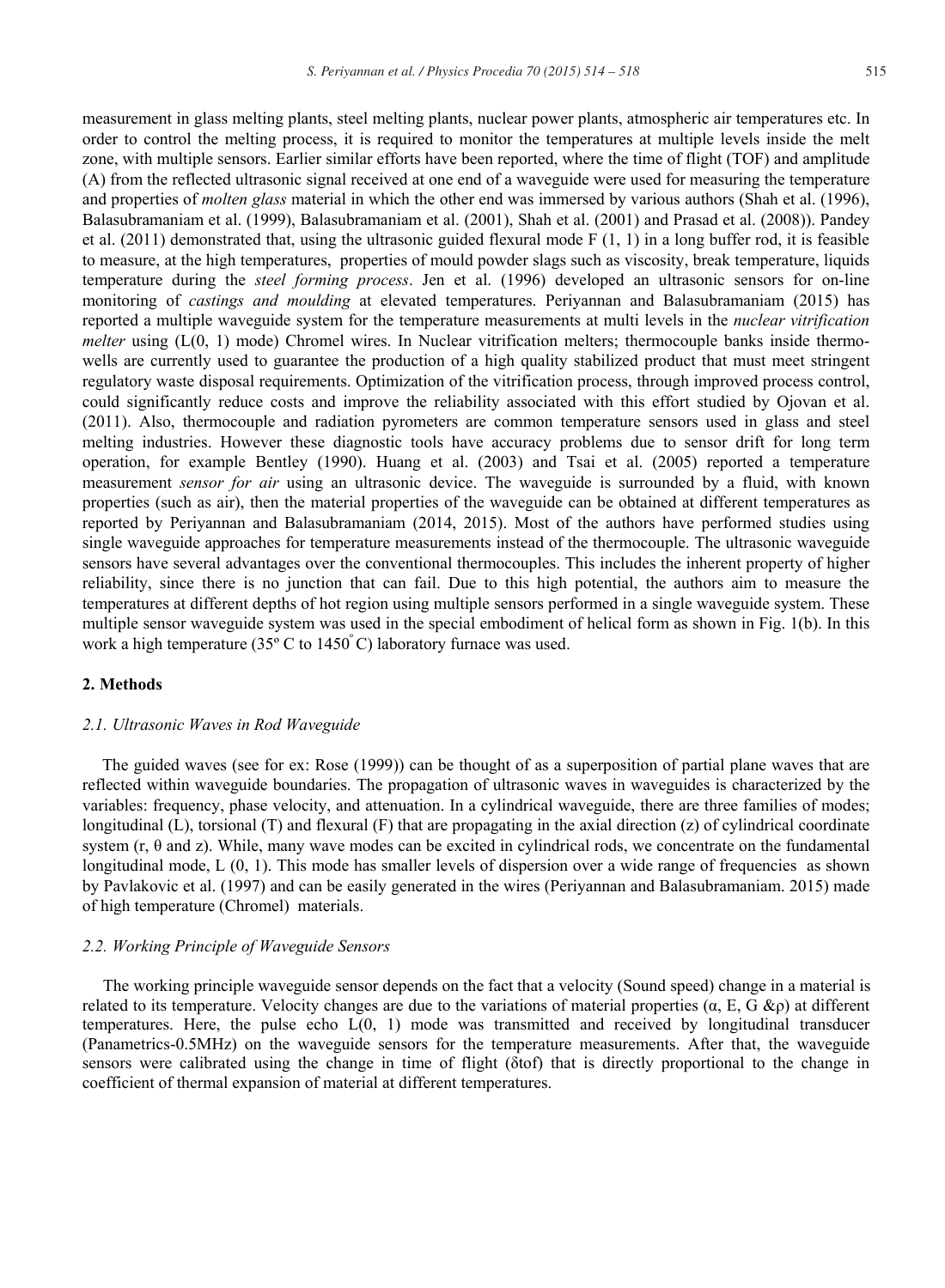## **3. Results and Discussion**

#### *3.1. Multiple Sensor Approach in a Single Waveguide*

Fig. 1(b). describes multiple sensors are made in a single waveguide for temperature measurement at multilevel of a high temperature furnace. A similar experimental setup, procedure, apparatus and transducer holder as given in Periyannan and Balasubramaniam (2015) have been followed in this work. Here, using multiple sensor (gratings) with single helical waveguide instead of the multiple waveguides as shown in Fig. 1(a, b). A helical waveguide (Chromel wire) with notches was considered similar to multiple sensors. From Periyannan and Balasubramaniam (2015) the multiple waveguide system of each waveguide was positioned at different levels of furnace as shown in Fig. 1(a). In a helical waveguide system; multiple sensors (each notch) were positioned with respect to the number of active coils, mean dia of coil, pitch and free length of the coil. These notches were made on a waveguide in order to avoid the overlapping of signals from each notch as shown in Fig. 1(b). Hence, the position of the sensors (radial as well as depth) are easily adjusted at a helical waveguide system. Thus the waveguide configuration and the sensor locations can be in 1D, 2D or 3D domain. Adjusting the position between the two sensors were very limited in multiple waveguide system than helical waveguide method. Those methods (helical, multiple straight waveguides) were used same thickness of Chromel wires.

## *3.2. Principle of Measurement*



Fig. 1. (a) Multiple level temperature measurement using multiple waveguides Periyannan and Balasubramaniam (2015); (b) Multiple notches (sensors) in a helical waveguide; (c) A- scan signal for the helical waveguide sensors and the dimensions are marked.

The ultrasonic pulse-echo mode was used and the piezoelectric crystal based broad band ultrasound transducer was acoustically coupled to the one end of waveguide as shown in Fig. 1(b). The other end of that waveguide was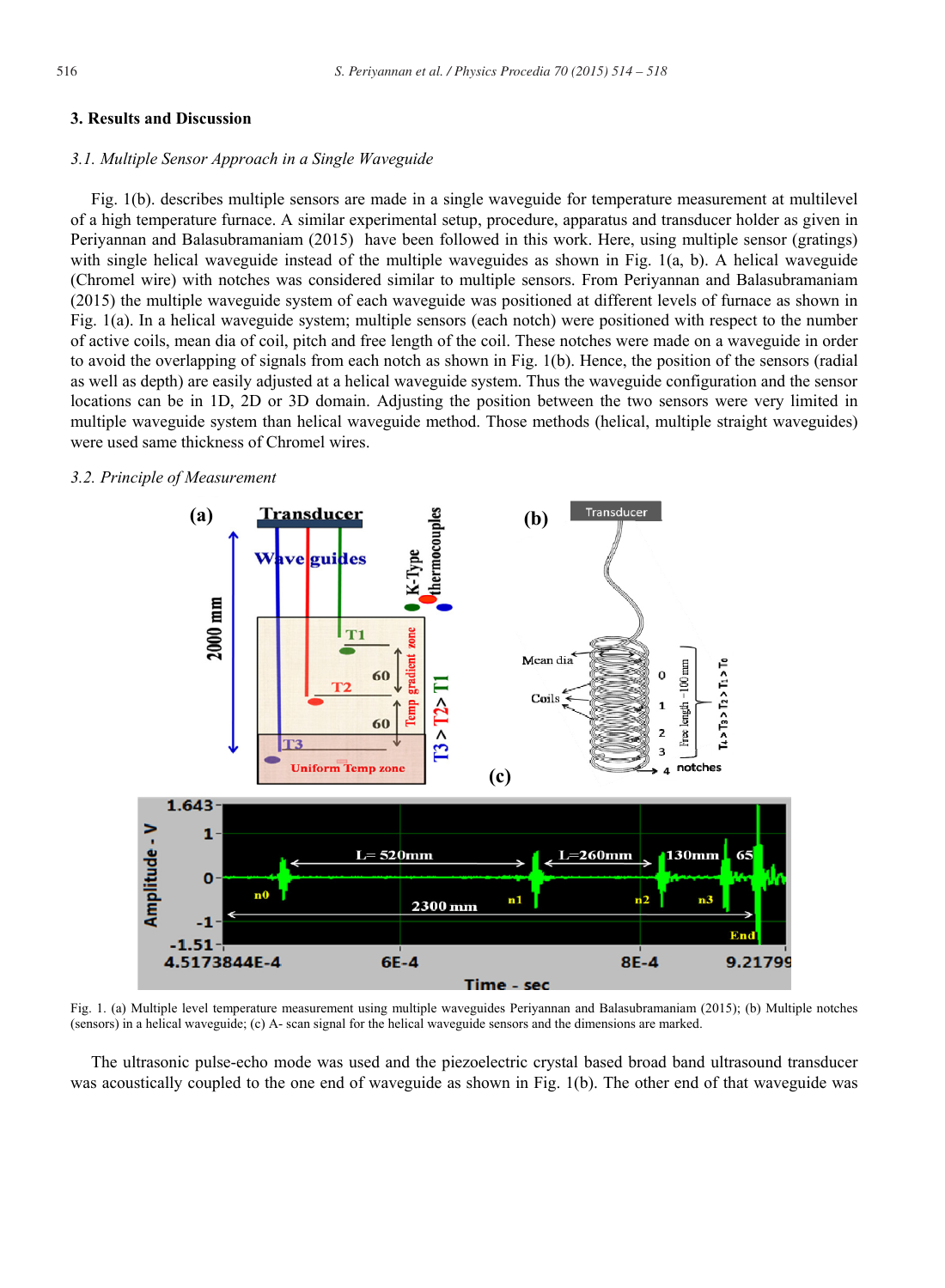made in the special embodiment (helical shape) for this work. The analog to digital convertor (for more details Periyannan and Balasubramaniam (2015)) was used to acquire the data from the pulser-receiver. Multiple signals from multiple notches at single waveguide have to be monitored. After that a signal peak-tracking technique (Periyannan and Balasubramaniam (2015)) was employed to lock the time of flight measurement to specific signals of interest even though the signals are shifting in time during the heating process. Subsequently the  $\delta$ TOF between each pair of notches (one sensor) were measured using Eq. (1). The temperature was measured using calibrated reference-TC (K-thermocouple) that were co-located with the waveguide notches for the initial calibration of the multiple sensors from a waveguide.

$$
(\delta \text{to} f_{n+1})_i = [((TOF)_{(n+1)i} - TOF_{ni}) - ((TOF)_{(n+1)} - TOF_{n})]
$$
\n(1)

where,

TOF<sub>ni</sub>, TOF<sub>n</sub>  $\rightarrow$  Instantaneous TOF at various temperatures and TOF at room temperature from each notch  $(\delta TOF_{n+1})_i \rightarrow$  Instantaneous change in TOF from each sensor  $n = 0, 1, 2, 3...$  Number of notches in a waveguide

For each sensor,  $\delta$ TOF was measured by Eq. (1) from a helical waveguide at various temperatures using colocated thermocouple as shown in Fig. 2(a). Then fine co-relations could be observed from thermocouple data as well as the multiple sensors outputs of a waveguide. Finally, the helical waveguide system was used for temperature measurements at temperature gradient region (multilevel) of furnace. Next the heating cycle experiment was conducted for approximately 4 hrs of heating rate and simultaneously the  $\delta$ tof's data was collected from all sensors at a rate of every 60 s. The  $\delta$ TOF values were measured from each sensor in a waveguide and the corresponding temperatures of sensors were calculated using empherical equations from Fig. 2(a). The temperatures were also obtained using co-located K-type thermocouples and plotted along with the ultrasonic measurements. Fig. 2(b) shows a plot of different time instances (only a few time instances are provided in this plot) and the temperatures at 4 levels (10mm, 30mm, 50mm, and 70mm) are obtained by adjusting the free length of coil. It can be observed that the comparison between the ultrasonic waveguide measurements and the thermocouple outputs are well comparable

with a maximum average error of 1°C to 3°C.



Fig.2. (a) The  $\delta$ TOF vs. Temperature obtained from multiple sensor of helical waveguide; (b) The ultrasonic temperature measurements vs different depths at different time instances during a heating cycle inside a furnace. Here, U represents ultrasonic measurements and T represents corresponding thermocouple readings.

#### **4. Conclusion**

The ultrasonic distributed temperature sensor as described here provides a more robust and cost effective solution